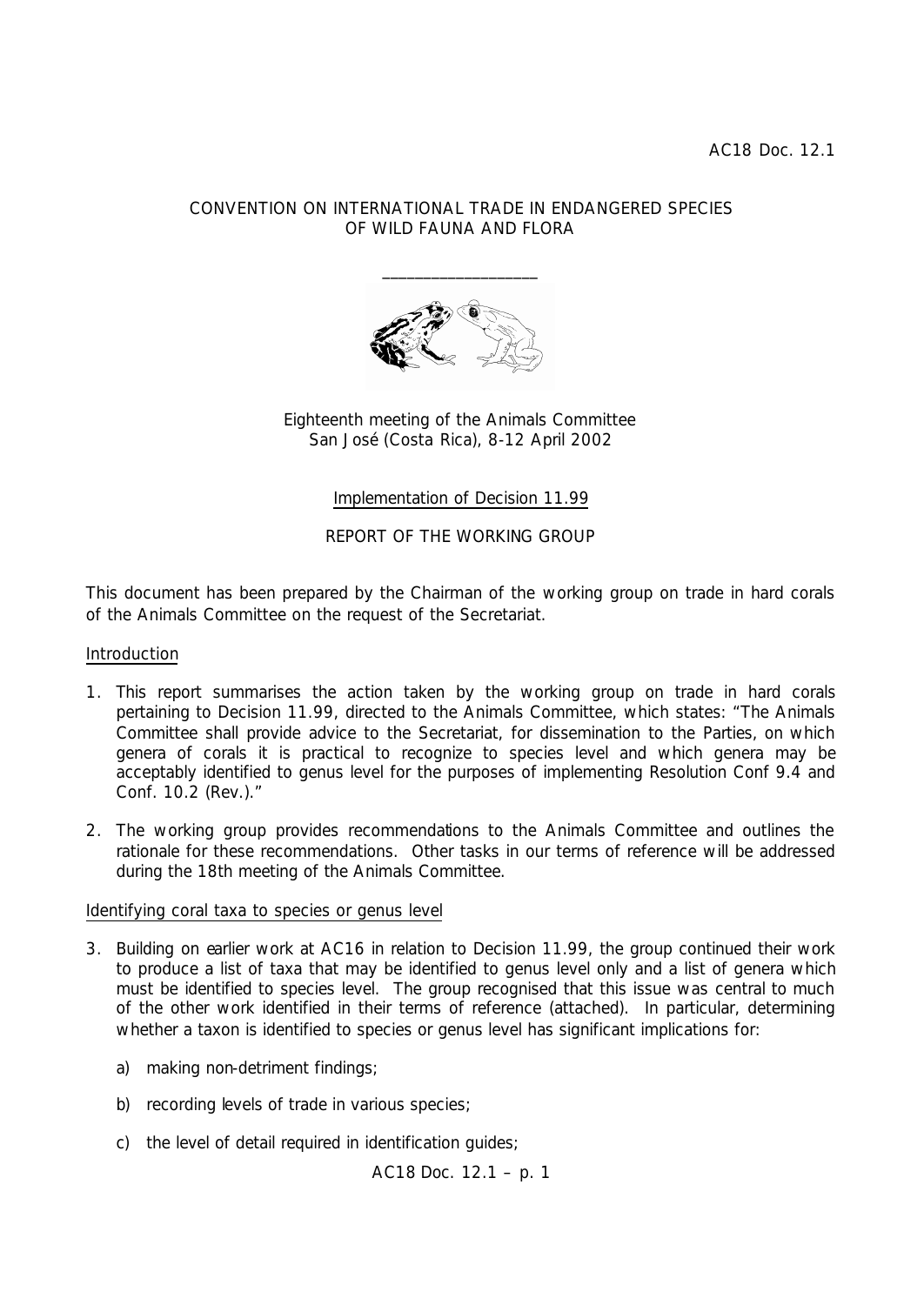- d) monitoring of levels of harvests in the wild; and
- e) whether some species should be retained on the Appendices or not.
- 4. It may also set a precedent in CITES that others may wish to exploit. Equally, the group noted the genuine difficulties of identifying corals (live and dead corals as defined in Resolution Conf. 11.10) in trade. These difficulties include the plastic growth forms of corals, considerable variation within and between species from different areas and when growing in different environmental conditions, and the need to identify their skeletons microscopically for a definitive identification (not readily visible in live specimens). These features may make it impractical or impossible to identify some corals below the level of genus. Even within a single colony, there can be marked variations in skeletal structure and form. In addition some species are only reliably separated with dead specimens or in other cases with live specimens. Closely related species groups are often capable of hybridisation, whilst individual species from distant regions may no longer be capable of inter-breeding. There is also a minimum of 600 reefbuilding coral species world-wide that may potentially be in trade, many of which are very similar in appearance. Taxonomic problems are widespread. It should also be noted that many of the corals added to the Appendices in 1990 were listed for so-called 'look-alike' reasons.
- 5. However, identifying some corals to generic level only, has risks and benefits. We assessed these as follows:

#### Risks of identifying some taxa to genus level only

- 6. Non-detriment findings (Article IV.2.a) are more difficult to make at the genus level and the role of a species within an ecosystem (Article IV.3) may not be consistent for all species within a genus.
- 7. Less abundant or more vulnerable species in a genus may be exploited at unsustainable levels but this will not necessarily be recognised through analysis of trade data.
- 8. Shifting patterns of trade within a genus will not be apparent. Identification to genus only might be used to avoid restrictions or stricter measures imposed by some importing countries.
- 9. Species level data can be aggregated to report at the genus level but genus level data cannot be broken down to species level data.
- 10. Despite the practical difficulties in identifying many corals to species level, traders often know the species in trade very well and can identify them with certainty.

#### Benefits of identifying some taxa to genus level only

- 11. The group has already noted the significant practical difficulties of accurately identifying some corals to species level; it may be preferable to have accurate identification at genus level rather than poor or inaccurate data at species level.
- 12. The difficulties of identification to species level may lead to shipments being seized if an importing country makes a different identification of a specimen(s) than that on the export permit (even though it is generally simpler for an exporting country to make an accurate identification because they have comparative material to hand).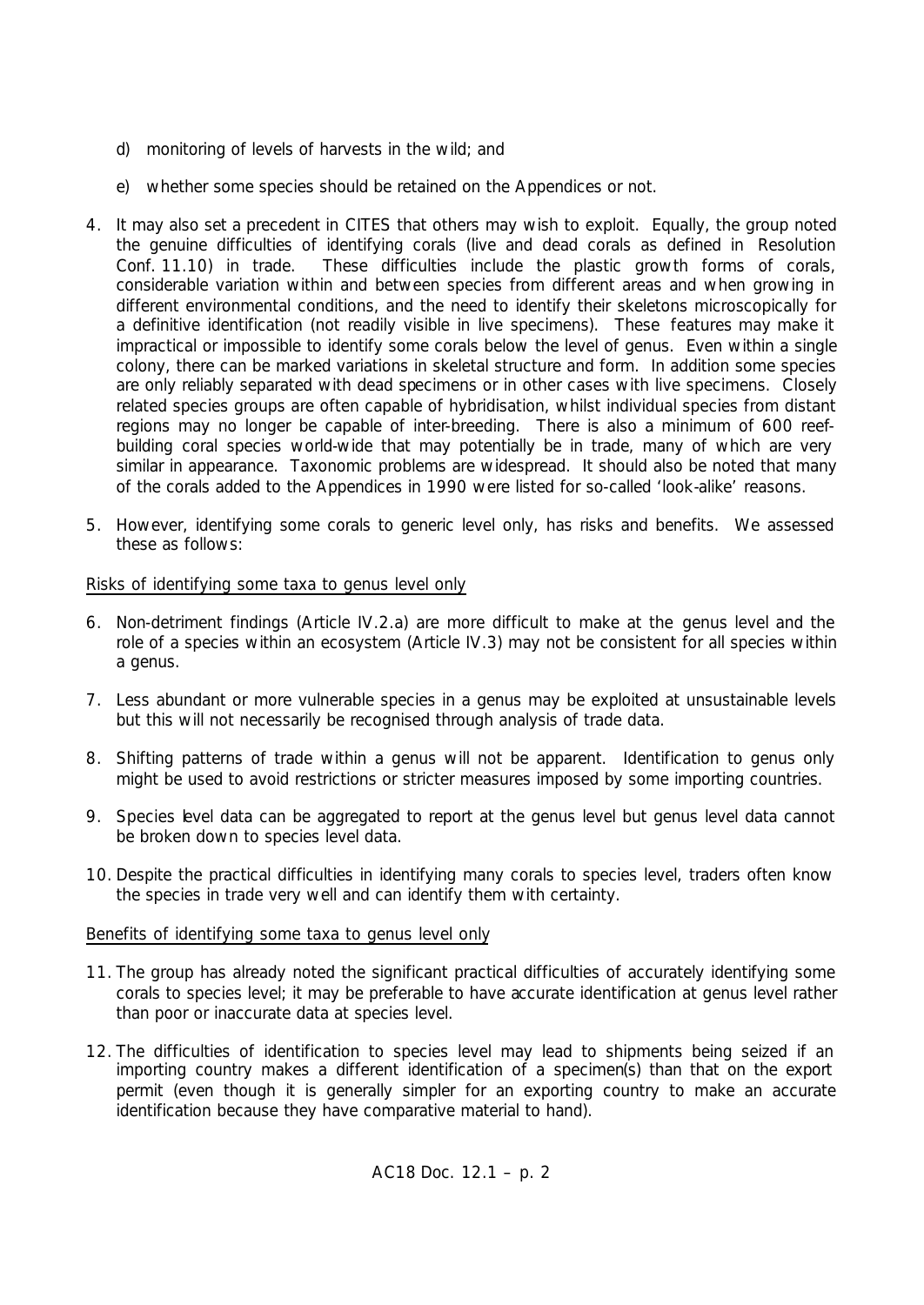- 13. Greater confidence in trade data from importing and exporting Parties.
- 14. Non-detriment findings can still be made to a degree but with a reduced level of confidence in the result (NB for some genera, monitoring data may also only be collected at the generic level rather than the species level?)
- 15.There may be redundancy of species within a genus in the role they play within the ecosystem.
- 16. The analysis above suggests that it is still preferable to identify corals in trade to the specific level wherever possible. However, there will be circumstances in which such identification is not possible and identification to the genus level should be acceptable (as provided for in Resolution Conf. 11.17). However, it is also clear that even in the 'difficult' genera, traders are exporting a relatively small number of species and are confident of their species identification. It is clear that such specimens should continue to be identified to species level and allowing identification to genus level only must not be used simply for the sake of expediency.

### Recommendations

- 17. Following our deliberations, the coral working group makes the following recommendations. The list upon which these are based, with explanatory comments, is provided in the Annex. The Committee is asked to note that a small number of genera (identified in the Annex) may need to be re-considered following recent comment.
- 18. We recommend that where feasible, corals should be identified to species level (as recommended in Resolution Conf. 11.17).
- 19. Specimens of the following genera **MUST** be identified on CITES permits to species level:
	- a) All mono-specific genera (*sensu* Cairns *et al*., 1999)
	- b) *Blastomussa*\* *Cladocora*, *Colpophyllia*, *Dichocoenia*, *Diploria*, *Euphyllia* (live)\*, *Galaxea*, *Halomitra*, *Heteropsammia*, *Hydnophora*\*, *Merulina*, *Mycedium*, *Oulophyllia*, *Pachyseris*\*, *Physogyra* (live), *Plerogyra* (live), *Podabacia*, *Polyphyllia*, *Seriatopora*\*, *Sandalolitha*.
	- c) All other species in genera not formally assessed by the coral working group.
- 20. Whilst we recommend genera marked with  $*$  be identified to species level, some difficulties may still arise for the identification of some species within these genera. Indeed, specific guidance in identification to species level for these (and other) genera may be required to be produced for Parties, enforcement officials, traders and other stakeholders. It should also be noted that identification is likely to be more accurate in exporting countries than at importing ports of entry. Some species within these genera might still require significant caution before making a positive identification. The group also noted that corals are often inspected in less than ideal conditions, when they are in transit for example, and the coral polyps may be contracted. Additional caution is required in these circumstances and guidance to Customs officials on how best to handle specimens to enable accurate identification is desirable.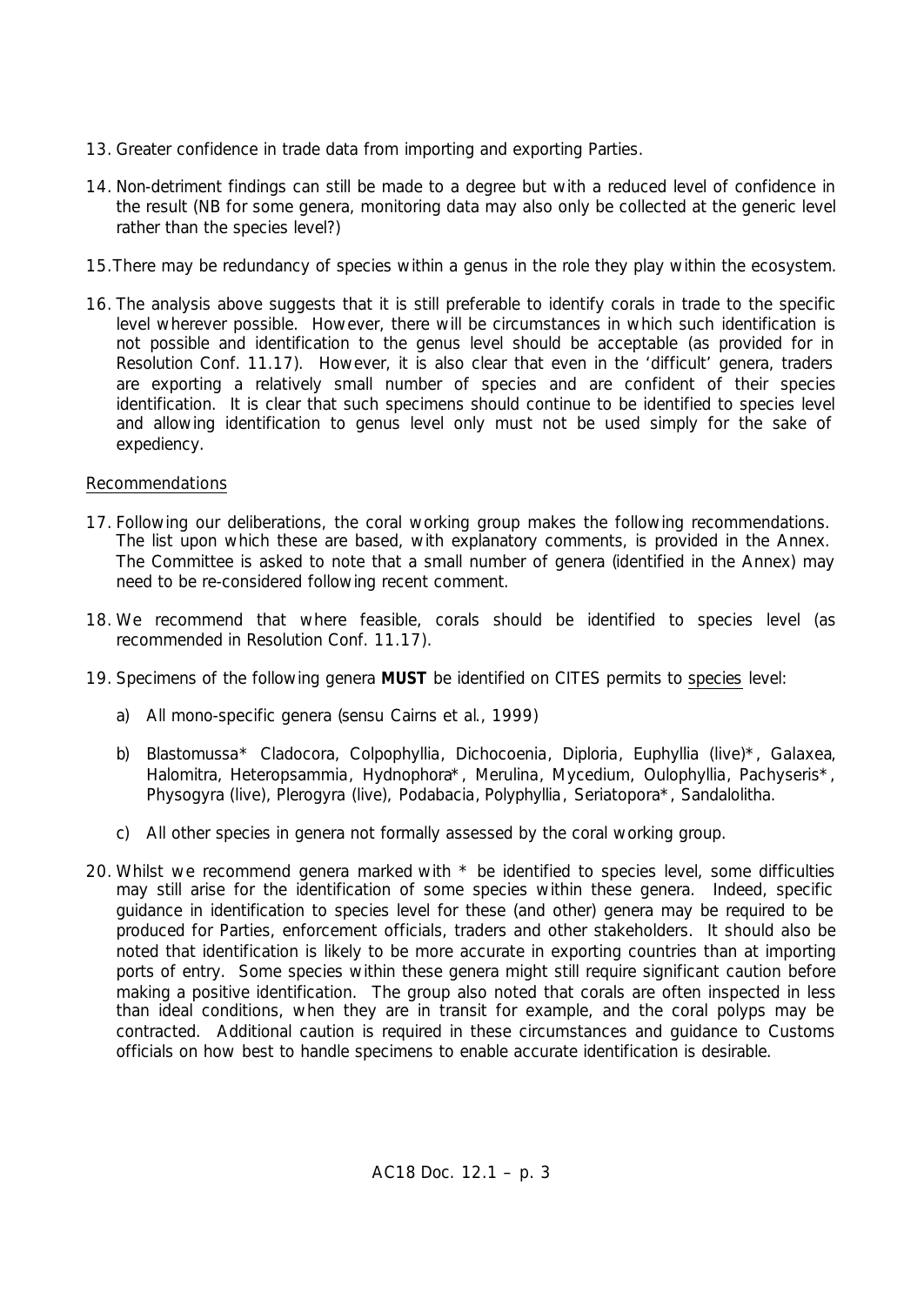21. Specimens of the following genera **MAY** be identified on CITES permits to genus level only:

*Acanthastrea*, *Acropora*, *Agaricia*, *Anacrapora*, *Alveopora*, *Astreopora*, *Balanophyllia*, *Barabattoia*, *Caulastrea*, *Coscinaraea*, *Ctenactis*, *Cyphastrea*, *Dendrophyllia*, *Distichopora*, *Echinophyllia*, *Echinopora*, *Euphyllia* (dead), *Favia*, *Favites*, *Fungia*, *Goniastrea*, *Goniopora*, *Leptastrea*, *Leptoseris*, *Lithophyllon*, *Lobophyllia*, *Madracis*, *Millepora*, *Montastrea*, *Montipora*, *Mussissmillia*, *Mycetophyllia*, *Oculina*, *Oxypora*, *Pavona*, *Pectinia*, *Physogyra* (dead), *Platygyra*, *Plerogyra* (dead), *Pocillopora*, *Porites*, *Psammocora*, *Scolymia*, *Siderastrea*, *Solenastrea*, *Stylaster*, *Stylocoeniella*, *Stylophora*, *Symphyllia*, *Tubastrea*, *Turbinaria*.

22. It is expected that Parties will only use identification to genus level on permits when it is genuinely not possible to identify a specimen to species level. As noted above, it is frequently the case that only a few species are exported from, or occur in a country, even if there are many species in the genus overall. In such cases, every effort should be made to identify specimens to species level.

#### References

Cairns, Hoeksema & van der Land, 1999. List of extant stony corals. Atoll Research Bulletin No. 459. Smithsonian Institution, Washington.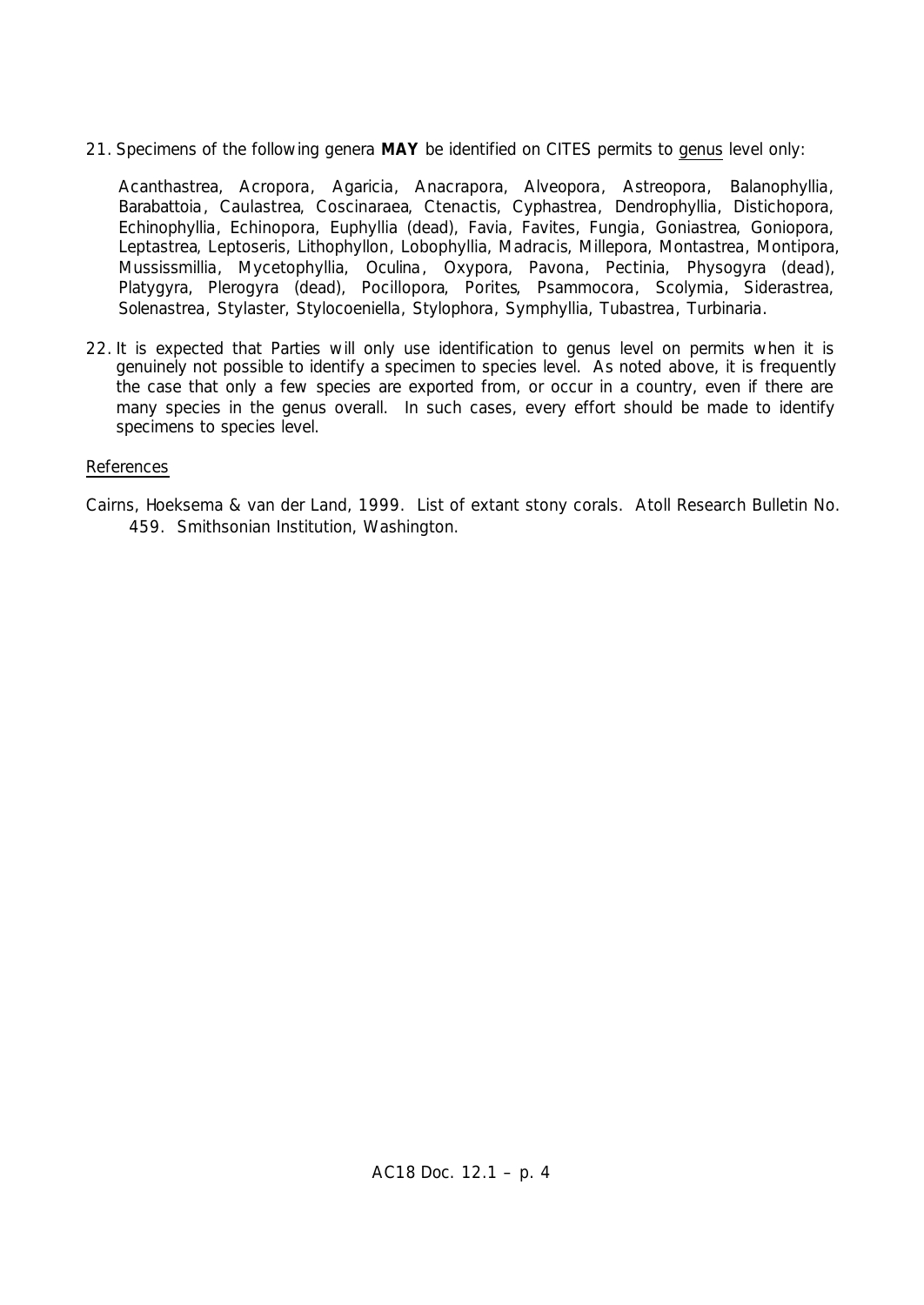# Working group on trade in hard corals & coral mariculture

# Coral taxa identifiable to species or genus level - summary of recommendations

| Taxa                                  | Number spp in               | <b>Comments</b>                  | <b>Working group</b>    |  |  |  |
|---------------------------------------|-----------------------------|----------------------------------|-------------------------|--|--|--|
| (taxa in bold indicate that consensus | genus                       |                                  | recommendation          |  |  |  |
| yet to be achieved)                   | (from Cairns et al<br>1999) |                                  |                         |  |  |  |
| Mono-specific genera                  |                             |                                  |                         |  |  |  |
| Acrhelia horrescens                   | 1                           | plus additional undescribed spp? | S                       |  |  |  |
| Anomastrea irregularis                | 7                           | Caribbean                        | S                       |  |  |  |
| Asteosmilia connata                   | 1                           |                                  | ड                       |  |  |  |
| Australogyra zelli                    | 1                           |                                  | ऽ                       |  |  |  |
| Australomussa rowleyensis             | 1                           |                                  | ड                       |  |  |  |
| Boninastrea boninensis                | 1                           |                                  | S                       |  |  |  |
| Catalaphyllia jardinei                | 1                           |                                  | S                       |  |  |  |
| Coeloseris mayeri                     | 1                           |                                  | $\overline{S}$          |  |  |  |
| Ctenella chagius                      | 1                           |                                  | $\overline{S}$          |  |  |  |
| Cynarina lacrymalis                   | 1                           |                                  | ऽ                       |  |  |  |
| Dendrogyra cylindricus                | 1                           | Caribbean                        | S                       |  |  |  |
| Diploastrea heliopora                 | 1                           |                                  | S                       |  |  |  |
| Duncanopsammia axifuga                | 1                           |                                  | $\overline{S}$          |  |  |  |
| Erythrastea flabellata                | 1                           |                                  | $\overline{S}$          |  |  |  |
| Eusmilia fastigiata                   | 1                           | Caribbean                        | ड                       |  |  |  |
| Gardineroseris planulata              | 1                           |                                  | $\overline{\mathsf{s}}$ |  |  |  |
| Gyrosmilia interrupta                 | 1                           |                                  | $\overline{\mathsf{s}}$ |  |  |  |
| Heliofungia actiniformis              | 1                           |                                  | ऽ                       |  |  |  |
| Heliopora coerulea                    | 1                           |                                  | $\overline{\mathsf{s}}$ |  |  |  |
| Helioseris cucullata                  | 1                           | Caribbean                        | S                       |  |  |  |
| Herpolitha limax                      | 1                           |                                  | $\overline{\mathsf{s}}$ |  |  |  |
| Horastrea indica                      | 1                           |                                  | $\overline{\mathsf{s}}$ |  |  |  |
| Indophyllia macassarensis             | 1                           |                                  | ऽ                       |  |  |  |
| Isophyllastrea rigida                 | 1                           | Caribbean                        | $\overline{\mathsf{s}}$ |  |  |  |
| Isophyllia sinuosa                    | 1                           | Caribbean                        | $\overline{\mathsf{s}}$ |  |  |  |
| Leptoria phrygia                      | 1                           |                                  | $\overline{\mathsf{s}}$ |  |  |  |
| Manicinia areolata                    | 1                           |                                  | $\overline{S}$          |  |  |  |
| Meandrina meandrites                  | 1                           | Caribbean                        | S                       |  |  |  |
| Montigyra kenti                       | 1                           |                                  | $\overline{\mathsf{s}}$ |  |  |  |
| Moseleya latistellata                 | 1                           |                                  | $\overline{\mathsf{s}}$ |  |  |  |
| Mussa angulosa                        | 1                           |                                  | S                       |  |  |  |
| Nemenzophyllia turbida                | 1                           | Genus recognised by Cairns       | $\overline{S}$          |  |  |  |
| Oulastrea crispata                    | 1                           |                                  | S                       |  |  |  |
| Palauastrea ramosa                    | 1                           |                                  | $\overline{S}$          |  |  |  |

AC18 Doc. 12.1 – p. 5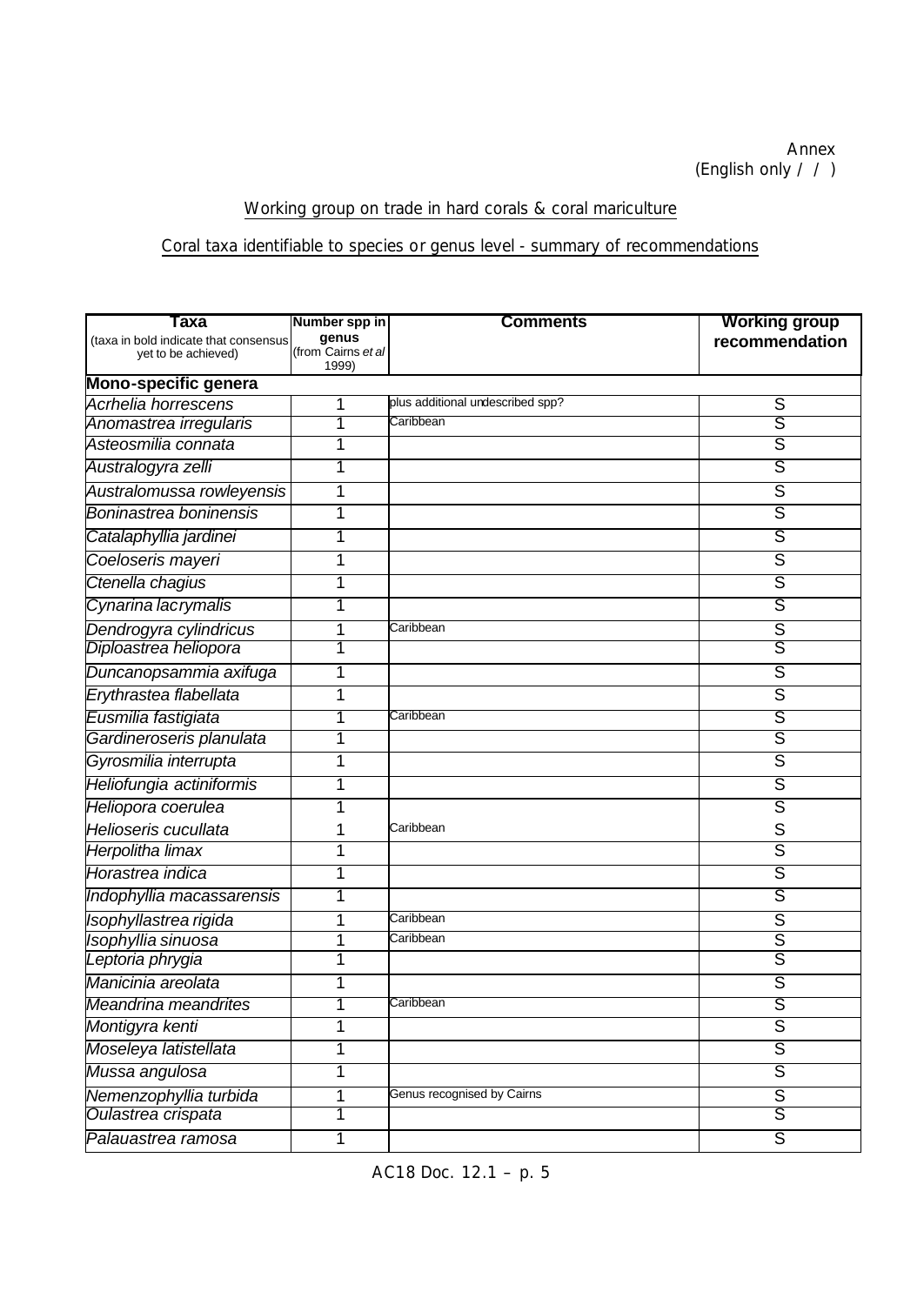| Taxa                                  | Number spp in               | <b>Comments</b>                                                                                                                                               | <b>Working group</b>    |
|---------------------------------------|-----------------------------|---------------------------------------------------------------------------------------------------------------------------------------------------------------|-------------------------|
| (taxa in bold indicate that consensus | genus<br>(from Cairns et al |                                                                                                                                                               | recommendation          |
| yet to be achieved)                   | 1999)                       |                                                                                                                                                               |                         |
| Paraclavarina triangularis            | 1                           |                                                                                                                                                               | ऽ                       |
| Parasimplastrea                       | 1                           |                                                                                                                                                               | S                       |
| simplicitexta                         |                             |                                                                                                                                                               |                         |
| Physophyllia ayleni                   | 1                           |                                                                                                                                                               | ऽ                       |
| Plesiastrea versipora                 | 1                           |                                                                                                                                                               | ड                       |
| Pseudosiderastrea tayami              | 1                           |                                                                                                                                                               | ऽ                       |
| Scapophyllia cylindrica               | 1                           |                                                                                                                                                               | S                       |
| Schizoculina fissipara                | 1                           |                                                                                                                                                               | $\overline{S}$          |
| Simplastrea vesicularis               | 1                           |                                                                                                                                                               | S                       |
| Stephanocoenia intersepta             | 1                           | Caribbean                                                                                                                                                     | S                       |
| Stylarea punctata                     | 1                           |                                                                                                                                                               | S                       |
| Trachyphyllia geoffroyi               | 1                           | Includes Wellsophyllia radiata                                                                                                                                | S                       |
| Tubipora musica                       | 1                           |                                                                                                                                                               | $\overline{\mathsf{s}}$ |
| Zoopilus echinatus                    | 1                           |                                                                                                                                                               | S                       |
| Other taxa to species level           |                             |                                                                                                                                                               |                         |
| <b>Blastomussa</b>                    | $\overline{2}$              | Some difficulties may be encountered when trying to<br>distinguish between these species                                                                      | S                       |
| <b>Cantharellus</b>                   | 3                           | species id proposed by Hoeksema & supported by<br>Belgium - await other group comments                                                                        | ऽ                       |
| Cladocora                             | 4                           |                                                                                                                                                               | ऽ                       |
| Colpophyllia                          | 3                           |                                                                                                                                                               | ड                       |
| Dichocoenia                           | $\overline{2}$              | Caribbean                                                                                                                                                     | S                       |
| Diploria                              | 3                           | Caribbean                                                                                                                                                     | $\overline{\mathsf{s}}$ |
| Euphyllia (live)                      | $\overline{9}$              | NB difficulties may be encountered when trying td<br>distinguish between E. glabrescens and E. divisa. AKKII<br>note id difficulties when tentacles retracted | $\overline{\mathsf{s}}$ |
| Galaxea                               | 4                           | Hoeksema suggests id to genus                                                                                                                                 | S                       |
| Halomitra                             | $\overline{2}$              |                                                                                                                                                               | ड                       |
| <b>Heterocyathus</b>                  | 3                           | species id proposed by Hoeksema & supported by<br>Belgium - avait other group comments                                                                        | $\overline{S}$          |
| Heteropsammia                         | $\overline{2}$              |                                                                                                                                                               | S                       |
| Hydnophora                            | $\overline{6}$              | v difficult to id in field - but 2 spp exported usually easy.<br>AKKII note id difficulties in juveniles                                                      | S                       |
| Merulina                              | 3                           |                                                                                                                                                               | ड                       |
| <b>Mycedium</b>                       | $\overline{2}$              |                                                                                                                                                               | ड                       |
| Oulophyllia                           | $\overline{2}$              |                                                                                                                                                               | $\overline{S}$          |
| Pachyseris                            | $\overline{4}$              | AKKII note difficulties of distinguishing between species                                                                                                     | ऽ                       |
| Physogyra (live)                      | $\overline{2}$              |                                                                                                                                                               | $\overline{\mathsf{s}}$ |
| Plerogyra (live)                      | $\overline{4}$              |                                                                                                                                                               | ऽ                       |
| Podabacia                             | $\overline{2}$              | Okay to spp level but may need both species together for<br>comparison                                                                                        | $\overline{S}$          |
| Polyphyllia                           | $\overline{2}$              |                                                                                                                                                               | $\overline{S}$          |
| Sandalolitha                          | $\overline{2}$              |                                                                                                                                                               | S                       |
| Seriatopora                           | $\overline{2}$              | Some difficulties may be encountered when trying to<br>distinguish between these species                                                                      | $\overline{\mathsf{s}}$ |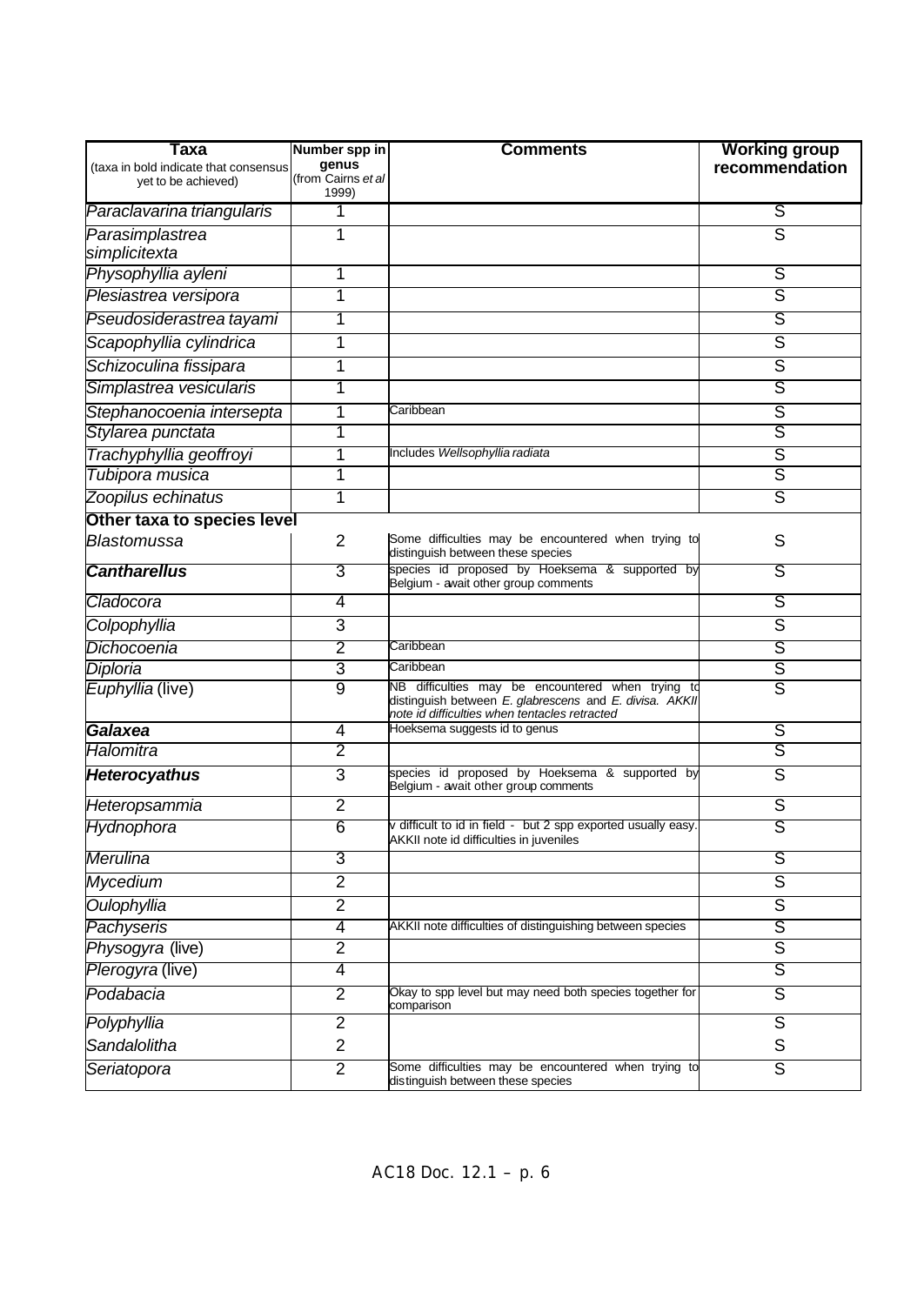| Taxa                                                                                              | Number spp in               | <b>Comments</b>                                                                                                                                                                                                  | <b>Working group</b> |  |  |  |
|---------------------------------------------------------------------------------------------------|-----------------------------|------------------------------------------------------------------------------------------------------------------------------------------------------------------------------------------------------------------|----------------------|--|--|--|
| (taxa in bold indicate that consensus<br>yet to be achieved)                                      | genus<br>(from Cairns et al |                                                                                                                                                                                                                  | recommendation       |  |  |  |
|                                                                                                   | 1999)                       |                                                                                                                                                                                                                  |                      |  |  |  |
| Taxa where identification to genus is acceptable (but which should be identified to species where |                             |                                                                                                                                                                                                                  |                      |  |  |  |
| feasible)                                                                                         |                             |                                                                                                                                                                                                                  |                      |  |  |  |
| Acanthastrea                                                                                      | 10                          |                                                                                                                                                                                                                  | G                    |  |  |  |
| Acropora                                                                                          | 127                         |                                                                                                                                                                                                                  | G                    |  |  |  |
| Agaricia                                                                                          | 7                           |                                                                                                                                                                                                                  | G                    |  |  |  |
| Alveopora                                                                                         | 12                          |                                                                                                                                                                                                                  | G                    |  |  |  |
| Anacrapora                                                                                        | 5                           |                                                                                                                                                                                                                  | G                    |  |  |  |
| Astreopora                                                                                        | 11                          |                                                                                                                                                                                                                  | G                    |  |  |  |
| Balanophyllia                                                                                     | 56                          |                                                                                                                                                                                                                  | G                    |  |  |  |
| Barabattoia                                                                                       | 3                           | retain ID at genus level - size main distinction, small sized<br>specimens a problem.                                                                                                                            | G                    |  |  |  |
| <b>Caulastrea</b>                                                                                 | $\overline{4}$              | retain ID at genus level - 2 spp regularly in trade -spp<br>distinguished on size? and angle of branching, problems<br>at importing end?<br>Hoeksema & Belgium suggest changing to species id for<br>this genus. | G                    |  |  |  |
| Coscinaraea                                                                                       | 9                           |                                                                                                                                                                                                                  | G                    |  |  |  |
| Ctenactis                                                                                         | 3                           |                                                                                                                                                                                                                  | G                    |  |  |  |
| Cyphastrea                                                                                        | 7                           |                                                                                                                                                                                                                  | G                    |  |  |  |
| Dendrophyllia                                                                                     | 21                          |                                                                                                                                                                                                                  | G                    |  |  |  |
| Distichopora                                                                                      | 23                          | Only 2 reef-dwelling species - easy to distinguish. Others<br>deep water.                                                                                                                                        | G                    |  |  |  |
| Echinophyllia                                                                                     | 8                           |                                                                                                                                                                                                                  | G                    |  |  |  |
| Echinopora                                                                                        | 9                           |                                                                                                                                                                                                                  | G                    |  |  |  |
| Euphyllia (dead)                                                                                  | $\overline{9}$              |                                                                                                                                                                                                                  | G                    |  |  |  |
| Favia                                                                                             | $\overline{18}$             |                                                                                                                                                                                                                  | G                    |  |  |  |
| Favites                                                                                           | 9                           |                                                                                                                                                                                                                  | G                    |  |  |  |
| Fungia                                                                                            | 25                          | Includes Cycloseris & Diaseris                                                                                                                                                                                   | G                    |  |  |  |
| Goniastrea                                                                                        | 8                           |                                                                                                                                                                                                                  | G                    |  |  |  |
| Goniopora                                                                                         | $\overline{20}$             |                                                                                                                                                                                                                  | G                    |  |  |  |
| Leptastrea                                                                                        | $\overline{6}$              |                                                                                                                                                                                                                  | G                    |  |  |  |
| Leptoseris                                                                                        | 14                          |                                                                                                                                                                                                                  | G                    |  |  |  |
| <b>Lithophyllon</b>                                                                               | $\overline{2}$              | Easy to sp level - Hoeksema                                                                                                                                                                                      | G                    |  |  |  |
| Lobophyllia                                                                                       | 7                           |                                                                                                                                                                                                                  | G                    |  |  |  |
| <b>Madracis</b>                                                                                   | 15                          |                                                                                                                                                                                                                  | G                    |  |  |  |
| Millepora                                                                                         | 17                          |                                                                                                                                                                                                                  | G                    |  |  |  |
| <b>Montastrea</b>                                                                                 | $9\,$                       |                                                                                                                                                                                                                  | G                    |  |  |  |
| Montipora                                                                                         | 56                          |                                                                                                                                                                                                                  | G                    |  |  |  |
| Mussissmillia                                                                                     | 3                           |                                                                                                                                                                                                                  | G                    |  |  |  |
| Mycetophyllia                                                                                     | $\overline{5}$              |                                                                                                                                                                                                                  | G                    |  |  |  |
| Oculina                                                                                           | $\overline{9}$              |                                                                                                                                                                                                                  | G                    |  |  |  |
| Oxypora                                                                                           | $\overline{3}$              |                                                                                                                                                                                                                  | G                    |  |  |  |
| Pavona                                                                                            | $\overline{17}$             |                                                                                                                                                                                                                  | G                    |  |  |  |
| Pectinia                                                                                          | $\overline{5}$              |                                                                                                                                                                                                                  | G                    |  |  |  |
| Physogyra (dead)                                                                                  | $\overline{2}$              |                                                                                                                                                                                                                  | G                    |  |  |  |
|                                                                                                   |                             |                                                                                                                                                                                                                  |                      |  |  |  |

AC18 Doc. 12.1 – p. 7